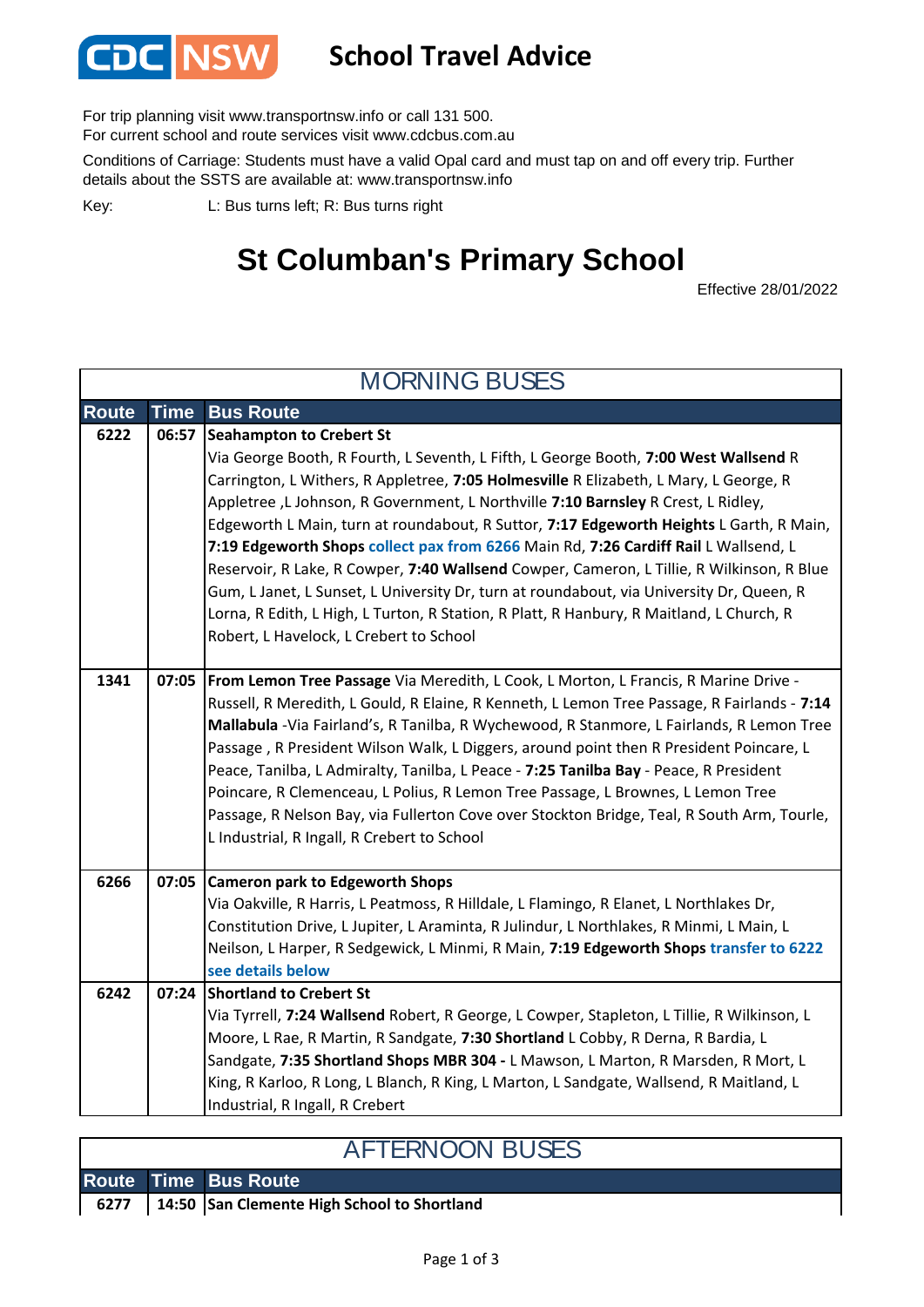

|  | <b>Route Time Bus Route</b>                                                                                                                                                   |
|--|-------------------------------------------------------------------------------------------------------------------------------------------------------------------------------|
|  | Via Crebert, R Barton, R Bull, L Industrial, R Maitland, L Wallsend, Sandgate, R Marton, R                                                                                    |
|  | King, R Karloo, L Long, L Blanch, L King, R Mort, L Marsden, L Marton, R Mawson, R<br>Sandgate, R Bardia, L Derna, L Cobby, R Sandgate, L Martin, L Rae, R Moore, R Wilkinson |